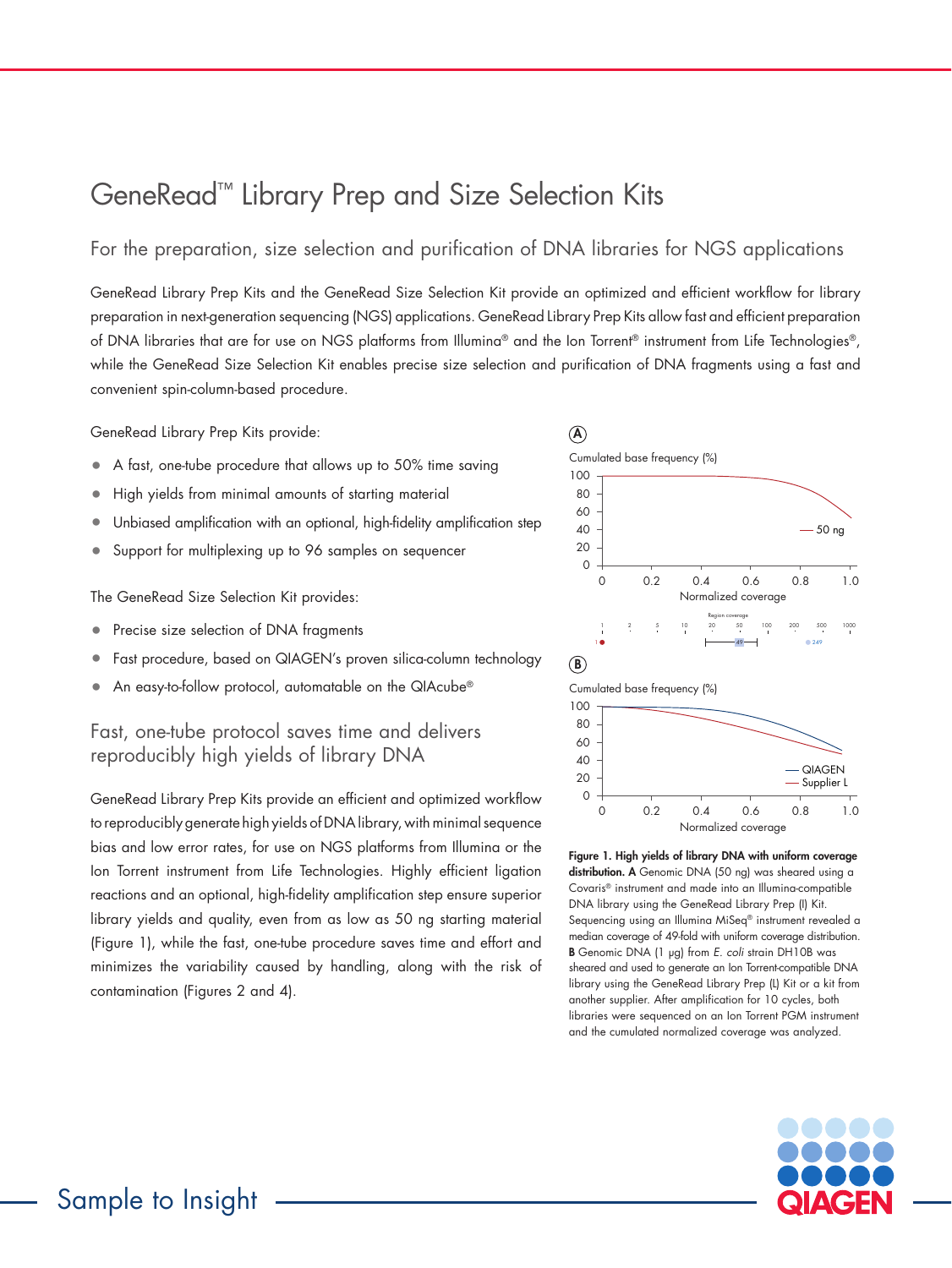

Figure 2. Optimized workflow allows more rapid and efficient preparation of Illumina-compatible DNA libraries. The GeneRead Library Prep (I) Kit uses an optimized one-tube protocol, with fewer cleanup steps and optional high-fidelity library amplification. The hands-on time and total time required for preparation of library DNA is significantly reduced compared to the library Apreparation system from Supplier I.

## Low error rates, with minimal sequence bias

Normalized coverage

To ensure maximum yields from minimum amounts of starting material, GeneRead Library Prep 0.4 to ensure maximum yields from minimum amounts or starting material, Genereda Library Frep<br>Kits include an innovative high fidelity master mix for an optional amplification step that uses GeneRead HiFi Polymerase, a unique, highly specific and processive enzyme that delivers accurate amplification of library DNA with low error rates and minimum bias (Figure 3).



Figure 3. Low error rates with minimal sequence bias due to high-fidelity amplification. A mixture of highly GC-rich *Bordetella*  B *pertussis* gDNA (GC content 67.7%) and highly AT-rich *Streptobacillus moniliformis* gDNA (GC content 26.3%) was pooled, made into an Illumina-compatible DNA library using the GeneRead Library (I) Core Kit, and amplified with the GeneRead Library (I) Amp Kit, which contains GeneRead HiFi Polymerase, or a kit from Supplier K. The amplified libraries were sequenced using the Illumina MiSeq instrument, and fidelity and sequence coverage were analyzed using the Galaxy platform. A Low 80 error rates and **B** greater cumulated sequence coverage demonstrate that the GeneRead Library (I) Amp Kit provides superior library amplification compared to the kit from Supplier K. 40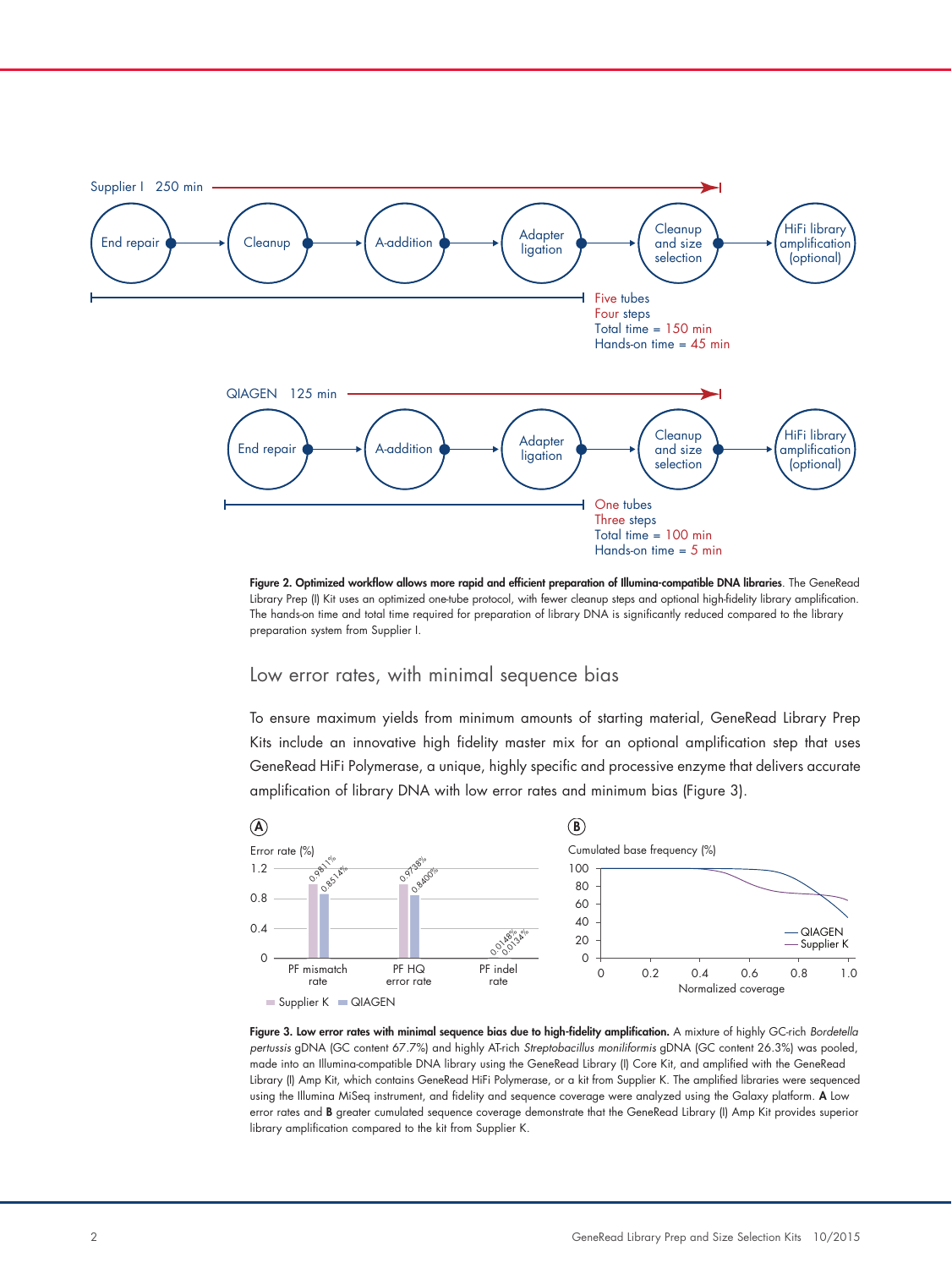

Figure 4. Optimized workflow allows more rapid and efficient preparation of Life Technologies-compatible DNA libraries. The GeneRead Library Prep (L) Kit uses an optimized, one-tube procedure, with fewer cleanup steps and optional high-fidelity library amplification. The hands-on time and total time required for preparation of library DNA is significantly reduced compared to the library preparation system from Supplier L.

## Lower sequence bias when amplifying GC- and AT-rich regions

In standard PCR amplification procedures, regions of DNA with high AT or GC content can result in little or no amplification, leading to misleading sequence data and NGS results. The GeneRead HiFi Polymerase, together with its unique buffer formulation, ensures uniform amplification of genomic regions that contain highly variable GC content, thereby ensuring even coverage in subsequent sequencing reactions (Figure 5).



Figure 5. Better sequence coverage and minimal bias when amplifying GC- or AT-rich sequences. A mixture of highly GC-rich *Bordetella pertussis* gDNA (GC content 67.7%) and highly AT-rich *Streptobacillus moniliformis* gDNA (GC content 26.3%) was pooled, made into an Illumina-compatible DNA library using the GeneRead Library Prep (I) Kit, and amplified with the GeneRead Library Amp (I) Kit, which contains GeneRead HiFi Polymerase, or a kit from Supplier K. The amplified libraries were sequenced using the Illumina MiSeq instrument, and fidelity and sequence coverage was analyzed using the Galaxy platform. The GeneRead Library Prep Kit provided greater sequence coverage in GC- and AT-rich areas of DNA, compared to the kit from Supplier K.